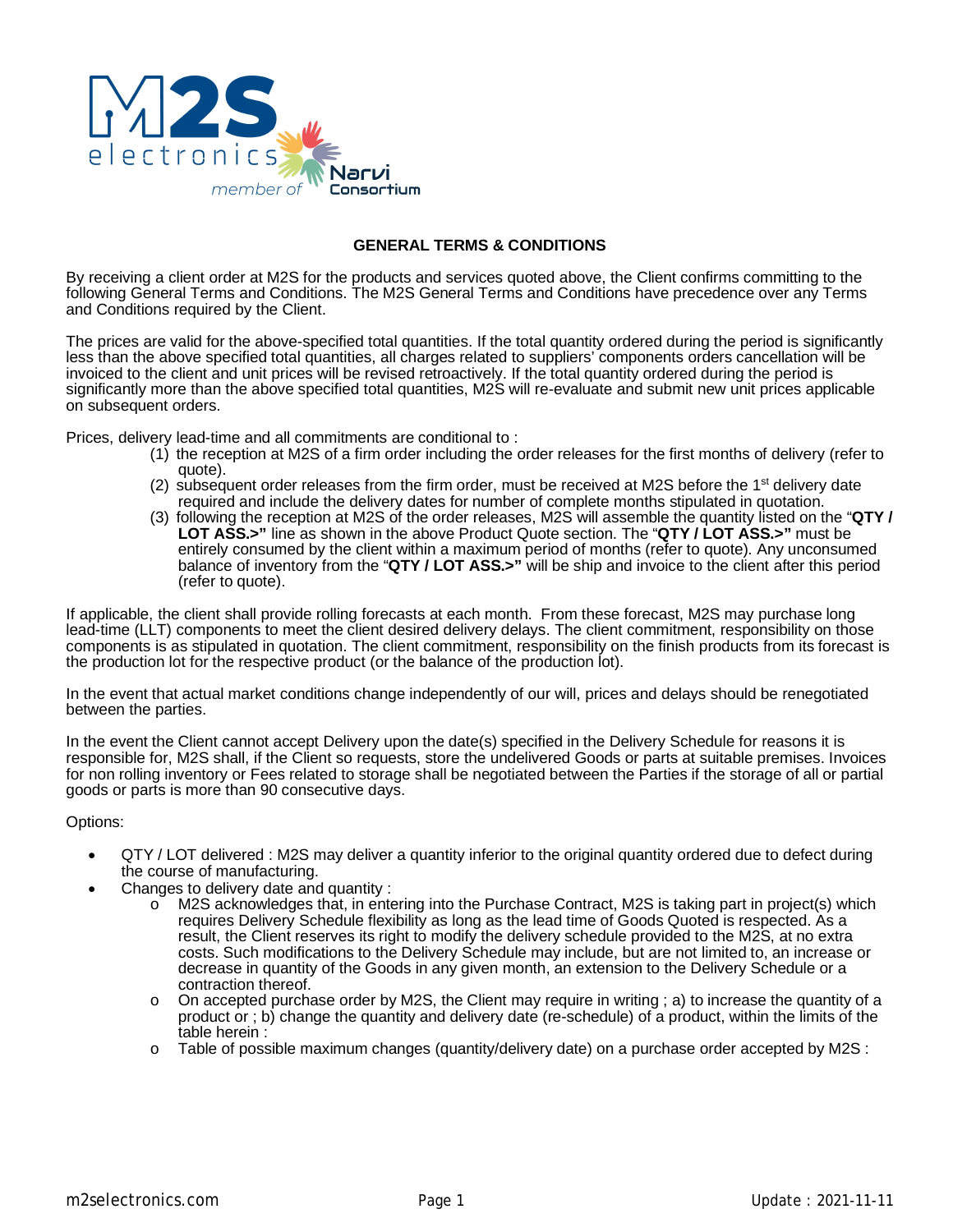

| # of days prior to original<br><b>M2S shipping date</b> | <b>Maximum Qty increase</b> | <b>Maximum re-schedule</b><br>Qty | Maximum # of days<br>re-schedule |
|---------------------------------------------------------|-----------------------------|-----------------------------------|----------------------------------|
| $0 - 15$                                                | 0%                          | 0%                                |                                  |
| 16-30                                                   | 10%                         | 0%                                |                                  |
| $31 - 60$                                               | <b>20%</b>                  | 10%                               | 30 days                          |
| 61-90                                                   | 30%                         | 20%                               | 30 days                          |
|                                                         |                             |                                   |                                  |

- $\circ$  For all reschedules to push out delivery dates, if M2S has finish products and/or components inventory already in stock, M2S will invoice the Client all inventory that is stock for more than 90 days.
- o All request to reduce quantity will be considered a cancellation, unless the reduced quantity is rescheduled for delivery at a later date within the limits of the Table above. A purchase order quantity may be required for quantity and re-schedule change only once.
- o Following a request for quantity/re-schedule change from a Client, M2S will use reasonable commercial efforts to meet the request, which is subject to capacity and components availability in the market. If surcharges (\$) are necessary to meet the request, M2S will inform the Client for his approval before proceeding with the request.
- o Before doing any changes, the Client will approve in writing M2S proposal.
- In the event of a contract cancellation by the client, or if a parts inventory surplus remains unused after the last production batch (maximum 3 months), M2S shall charge the client all inventory components and finished products at cost plus 18.5% including restocking fees and any / all charges related to orders cancellation with suppliers. M2S commits to reduce these charges by maintaining a minimum inventory as much as possible. An advance notice of 3 to 4 months by the client of the contract cancellation will reduce or cancel these charges.
- The design of the products is the responsibility of (the client or M2S).
- Electrical schematics, assembly drawings, bill of materials and Gerber files are supplied by the (client or M2S).
- All components substitution request by M2S will be submitted in writing for validation by the client. The client assumes entire responsibility.
- All Engineering Change Request or Notice (ECR, ECN) to the product, requested by the client during the contract, may be subject to a unit price revision and charges for surplus or obsolete parts by M2S Electronics. ECR or ECN will generate a M2S Quote. M2S will require an Engineering Change Order (ECO) prior to applying the changes to the specifications. The client ECO will generate a prototype approval process before the changes are applied to the manufacturing-assembly process.
- RoHS parts supplied by Client :
	- $\circ$  M2S will accept SMT parts supplied by the client even if M2S is not certain these parts are RoHS; these SMT parts will be soldered following the RoHS process with the following potential inconvenient :
		- The SMT parts functionality and solder quality may be affected since the soldering temperature is higher with the RoHS process and some parts may not support this higher solder temperature.
		- If after a SMT assembly, a part supplied by the client is found non-functional (defective) due to the fact that it is not an RoHS part, no warranty will apply.
	- o In the case of TH parts, M2S requires a proof the parts are RoHS to ensure it will not contaminate our soldering process (wave soldering). The parts must be identified on their packaging and/or an RoHS certificate must be supplied.
- The electronic board manufacturing-assembly (PCBA) is done following the IPC-A-610D Class (2 or 3) norm.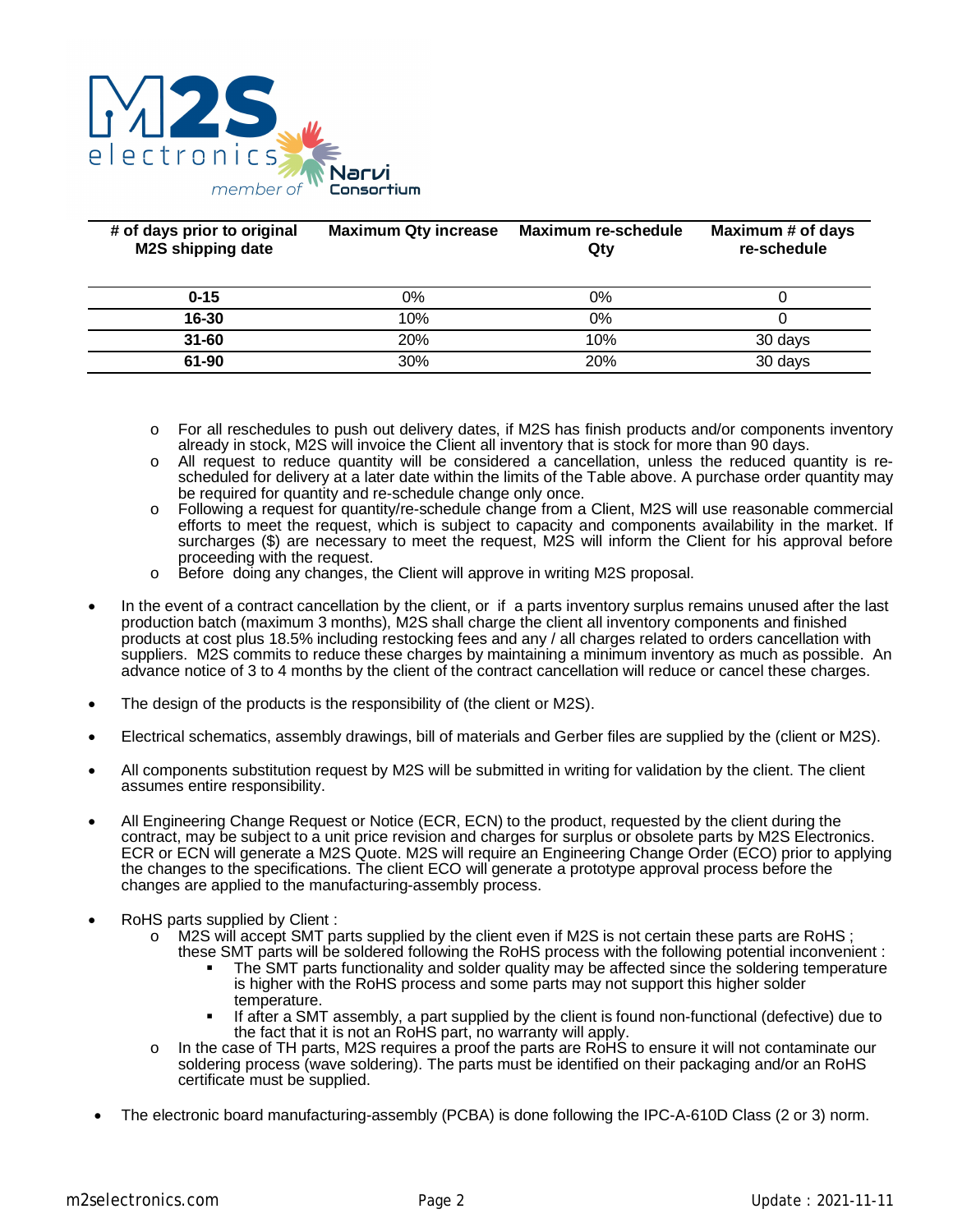

- M2S is certified ISO-9001.
- All prices are in dollars: to define.
- Taxes and applicable duties are not included.
- The proposal is valid for *90* days.
- Payment:
	- o To define
	- o Terms and Conditions are subject to M2S Credit Department approval and/or modification following a credit analysis.
- Shipping : incoterms 2010 to define.
- Technical Support & Repair labour rates :
	- o For one (1) hour or less of technical support labour (not previously quoted) or repair (not covered by warranty) requested by a client, M2S will invoice \$90.00.
	- o For technical support labour (not previously quoted) or repair (not covered by warranty) requested by a client, that is longer than one (1) hour, M2S will invoice \$65.00/hr (\$1.08/min).
	- o For technical support labour (not previously quoted) or repair (not covered by warranty) requested by a client, supplied by an M2S sub-contractor, M2S will invoice the client at the sub-contractor rate plus a 6% margin.
- The product unit price may be revised by the supplier and client following a US Currency exchange rate fluctuation that would affect the product unit price by a difference greater than 2.5% (+ or -). The exchange rate will be analyzed on a quarterly basis at the beginning of the following months; July, October, January and April.
- Both parties agree that any disagreement or dispute in relation with the actual convention or from its understanding or application will be submitted to mediation. Thus, both parties agree to participate at a minimum one mediation meting by representation of one person with the power of decision; the mediator will be chosen by both parties.

## **INTELLECTUAL PROPERTY**

M2S Électronique Ltée (« M2S ») recommends to complete a search and if necessary, to register a patent prior to the implementation of a new technology.

M2S has no responsibility for the examination and compliance of any trademarks, patents, licenses, logos or of any other intellectual property rights (hereafter collectively named as « Intellectual Properties ») applicable on a product manufactured at client's request. In any case where a client, under his instructions, orders M2S to manufacture a product, the client must ensure that the manufactured technology is not infringing any third party's Intellectual Properties.

Client represents that he has obtained all rights and necessary authorizations to use, manufacture, modify or incorporate any thing which include or use any Intellectual Properties and to authorize M2S to accomplish any thing necessary to complete the work requested by the client.

Client agrees to indemnify M2S for any damages or costs, including reasonable legal fees and other liabilities, incurred in regards with the use of any Intellectual Properties for which the client would not have had any authorization or on which the client would not have any right on. Client agrees to indemnify M2S for any damages pertaining to any claim, including any legal action or out-of-court settlement, for the illegal use of any Intellectual Properties that would be applicable to a product manufactured or conceived by M2S following a client's request.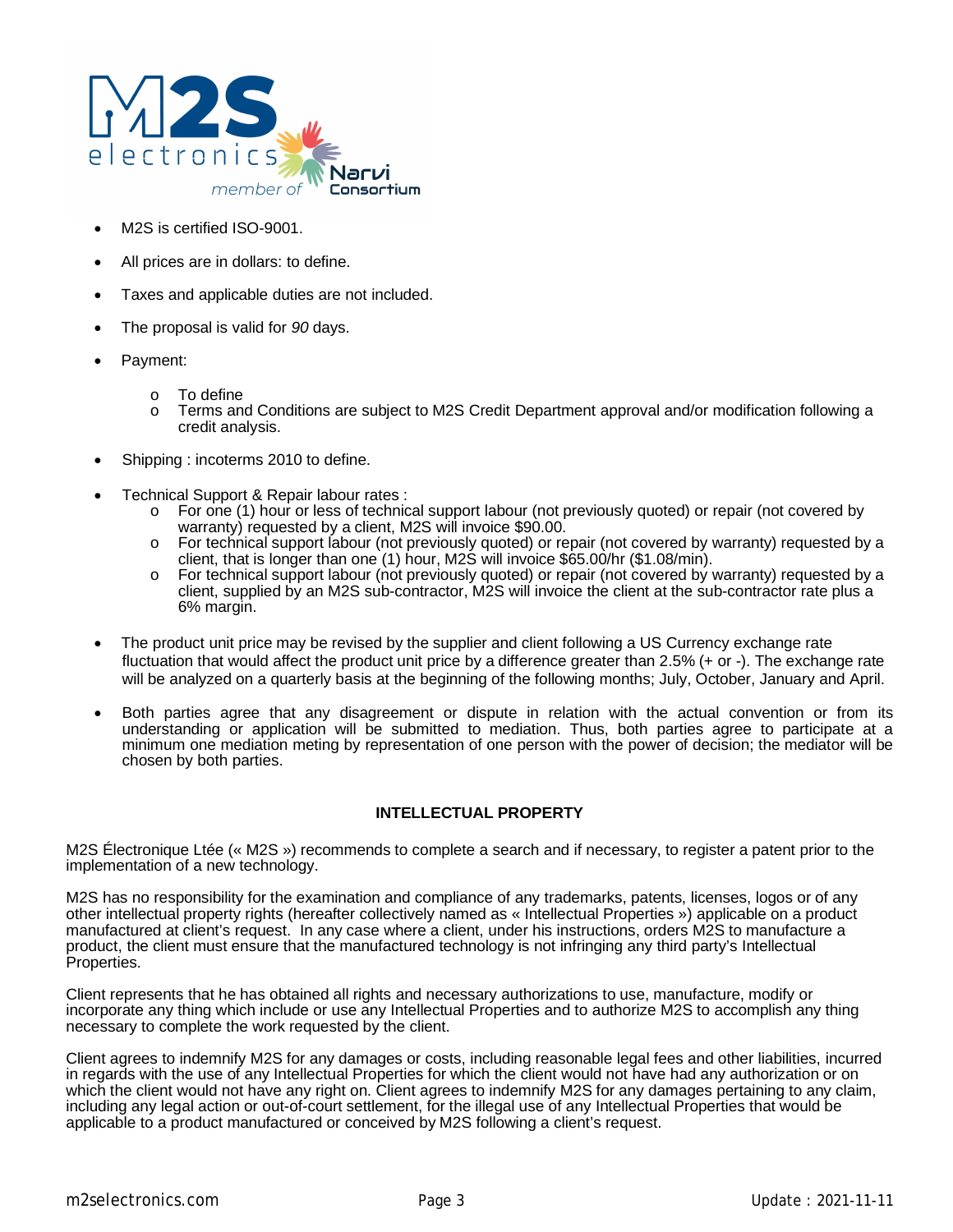

## **WARRANTY**

M2S Électronique ("M2S") warrants that its products are exempt from any defect related to the parts and assembly process with respect to the following :

**Application field** : this warranty covers all products assembled excluding prototype products from an R&D Project.

## **Length** :

- $(1)$  Prototypes: for a period of 90 days from date of shipment
- (2) Productions: for a period of 1 year from date of shipment

**Limitations** : the following limitations applies, either the application field or the length or both :

- If the client provides some parts, the M2S warranty will be limited to the parts, product assembly process and functional test supplied by M2S.
- If during the course of manufacturing-assembly at M2S, some parts supplied by the Client are damaged and become unusable, the Client will have to replace his parts, at his charge, to M2S.
- If the client requires M2S to not perform a functional test or other test, and to perform a visual or automated inspection only, M2S warranty will be limited in length (define above) to (1) 30 days, (2) 90 days, (3) 1 year.
- In the case of a repaired product, a new warranty will apply only to the repairs done (parts and assembly process) and will not extend the complete product warranty (refer to Generality below).

**Exclusions** : if a limitation as define above happens and a diagnostic confirms M2S non responsibility, repairs required to M2S by the client will generate additional invoicing to client ; for the diagnostic, the replacement and the parts beforehand supplied by the client, and all other assembly process in the like of (for example), conformal coating or other.

In case of a non-functionality caused by the client design, no warranty will be applicable except for non-conformity resulting directly from the M2S assembly process, and/or parts found non-conforming to their specifications (except for parts non conforming because of the design).

**Generality** : If there is a defect, M2S will have the option of :

- (1) repair the product at no cost for the client, using new or second hand spare parts but in good condition,
- (2) exchange the product to the client for a new one or one that is assembled with new or second hand spare parts but in good condition,
- (3) reimburse the product's purchase price to the client (credit).

M2S reserves its right to exercise one or many of these 3 options for any given product, one of its components or for a whole batch of those products.

In all cases, the exchanged product is guaranteed for the remaining of the original warranty period applicable to the product it is replacing.

To benefit of the services set forth by the warranty, the client must :

- Obtain an "RMA #" from M2S Customer Service,
- Send the product "prepaid" with a diagnostic to an address identified by M2S.
- The return of the product will be sent "collect".

When a product or a part is replaced, this replacement item becomes the client's property and the item replaced becomes M2S's property. The reimbursed product becomes M2S's property.

This warranty does not cover the repair, the replacement neither the reimbursement of the product that became necessary due to an improper use, an accident, an inadequate installation or use, a faulty maintenance by the client or any other person or due to any modification or any failure caused by a product of which is not under M2S's responsibility.

Under any circumstances, M2S cannot be found liable: (1) of any claim or legal action taken by a third party against a client in any case; (2) of consequential, indirect or special damages, of profit or income losses, or the impossibility to